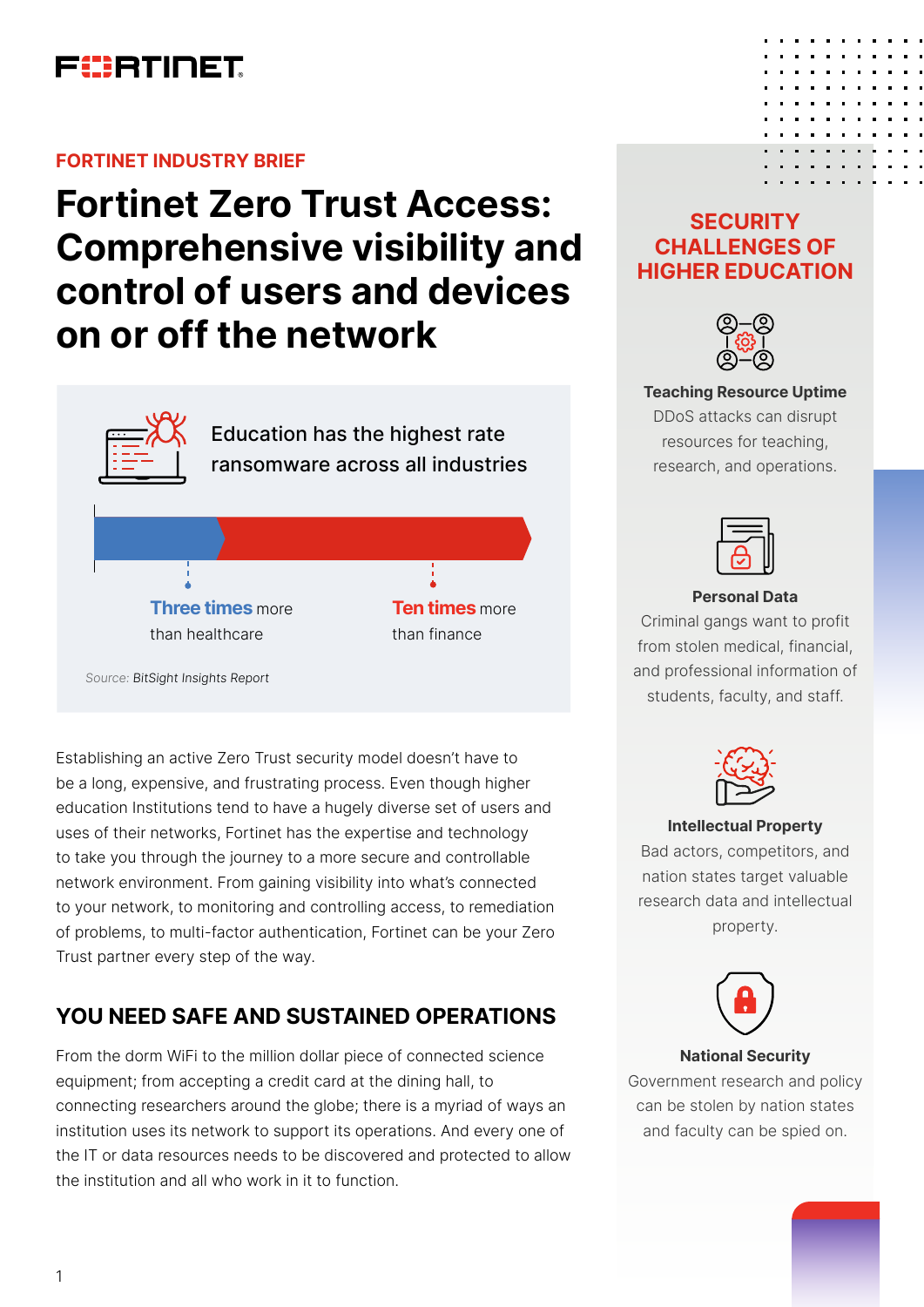# **SECURING HIGHER EDUCATION HAS ITS CHALLENGES:**



### **Bring Your Own Device**

The prevalence of connected devices creates the need for a Zero Trust network.



### **Complex Compliance Requirements**

Universities must meet changing cyber hygiene guidelines in order to conduct research and preserve funding streams including CMMC, FERPA, COPPA, HIPAA, and GLBA.



### **Valuable Intellectual Property**

With universities playing a huge role in R&D, sensitive research data must be protected at all costs.

### **IN ADDITION, HIGHER EDUCATION FACES SOME BIG STRUCTURAL CHANGES:**

- **Maintaining the College Experience.** With hybrid learning models becoming the norm, you have to protect and enhance the college experience. **Virtual learning** must deliver quality education whilst remaining engaging to students and faculty alike.
- **Financial Security.** With domestic and foreign student numbers declining and market pressure on tuition, **higher education institutions** need to find new revenue streams and safeguard their endowments.
- **Faculty and Staff Burnout.** Rapidly changing teaching methods and uncertainty about the future are causing stress for **higher education professionals**. You must find ways to attract new talent and retain their valuable faculty.

# **WHAT HAPPENS IF YOU DO NOT ACT:**

### **Personal harm to students, faculty, and staff**

Improperly secured networks can be breached with the loss of social security numbers as well as financial or medical information. Breach recovery costs are also increasing.



### **Loss of IP and research grants**

An unsecured research network can leak valuable IP to nation states and bad actors and negatively affect research funding.



### **Loss of confidence in the institution**

With pressure on the budgets and revenues, higher education institutions cannot be seen as unreliable.